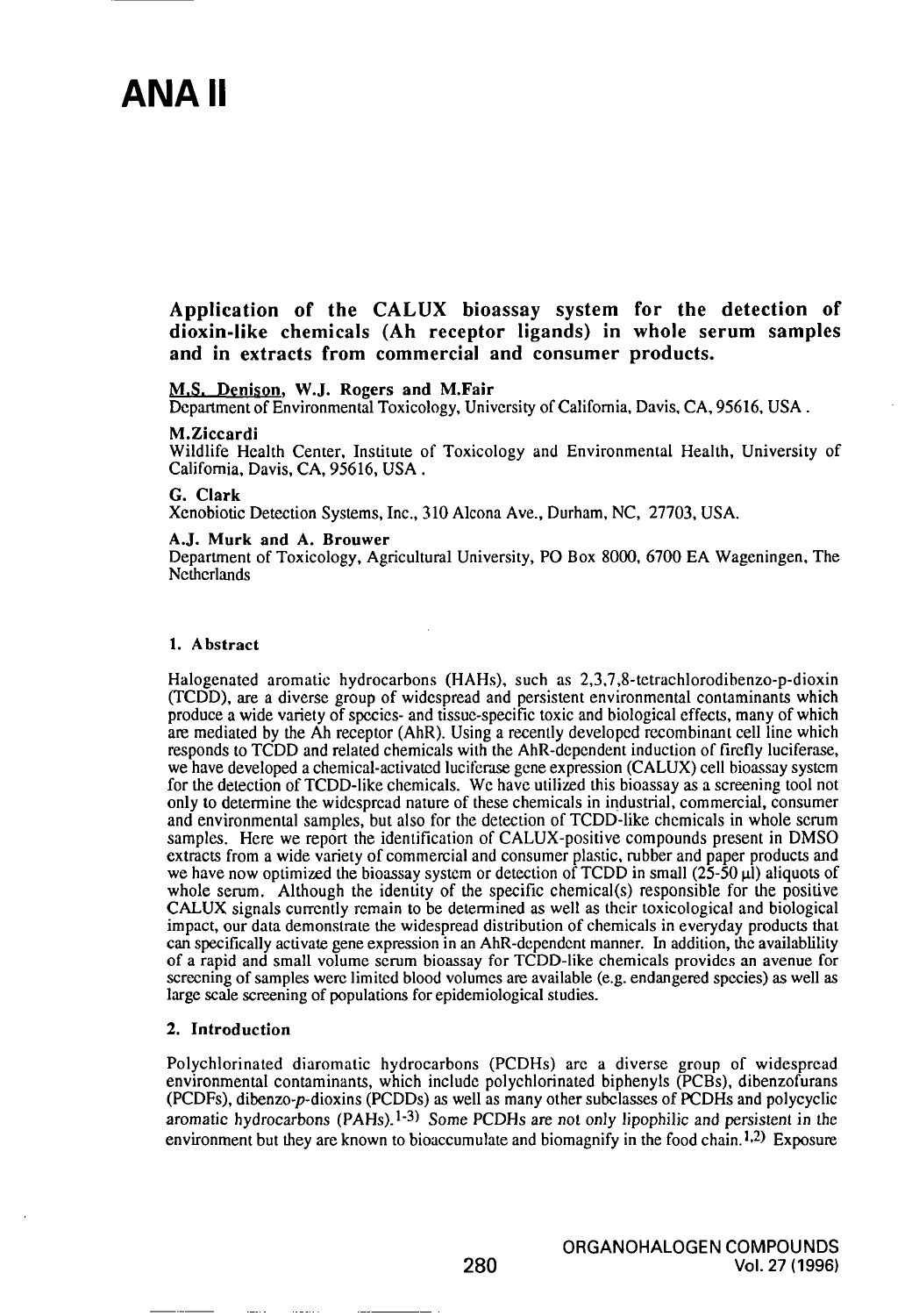to TCDD-like chemicals produces a wide variety of species- and tissue-specific toxic and biological effects, many of which are mediated by the Ah receptor (AhR). The AhR is a ligand DNA regulatory protein which activates gene expression in a ligand (TCDD/PCDH)-depcndcnt manner. Following ligand binding, the AhR complex is transformed into its DNA binding form, AhR complexes accumulate within the nucleus<sup>2-5)</sup> and the binding of the PCDH:AhR complex to its specific DNA recognition site (the dioxin responsive clement) stimulates expression of the adjacent gene. $4.5$ ) We have recently developed a novel recombinant cell line which responds to TCDD and relaled chemicals (PCDHs and PAHs) wilh the induction of firefly luciferase and this bioassay, like the induction of EROD activity in rat hepatoma (H4IIE) cells, has been used has been used for the detection of TCDD-like chemicals in complex mixtures of chemicals from a variety of matrices.<sup>1,6,10</sup> Given the broad applicability of this assay and the documented widespread distribution of PCDHs and PAHs in a wide variety of products, we have begun screening for the presence of PCDH-like chemicals in industrial, commercial, consumer and environmental samples as well as optimization of the bioassay system for direct detection of these chemicals in biological materials (e.g., whole semm).

### 3. Materials and Methods

Sample Preparation: The indicated samples (Figure 1) were finely chopped up with scissors and extracted overnight (~16 hours) in glass tubes with DMSO (1.5  $\mu\lambda$  of DMSO/mg of material for all samples except paper products which were extracted with  $10 \mu\text{/mg}$  of DMSO). DMSO was collected from each sample and stored in a teflon-capped vial until use.

Luciferase Expression Assay: A mouse hepatoma (Hepalclc7) cell line stably transfected with the HAH-inducible reporter plasmid pGudLuc1.1  $^{10}$ ) (H1L1.1c2) were used in these studies. The pGudLuc1.1 vector contains the firefly luciferase gene under PCDH-inducible control of four dioxin responsive elements and exposure of these cells lo TCDD and related AhR agonists resulls in induction of firefly luciferase activity in a time-, dose- and AhR-dependent manner.<sup>10)</sup> Cells, grown in 96 well microplates, were incubated with  $2.5 \mu$  of extract for 4 hours followed by lysis in the wells and automatic measurement of luciferase activity (using the Promega luciferase assay system) in a Dynatech ML-3000 luminescence plate reader. Activity was corrected for the amount of luminescence present in the DMSO-treated sample wells.

## 4. Results

We have previously demonstrated that the recombinant mouse hepatoma cell line, H1L1.1c2, responds to dioxin-like chemicals in a dose-, lime- and AhR-dcpcndcnt manner with the induction of firefly luciferase. The induction was specific for PCDHs and PAHs which are known lo exert their action on gene expression via the AhR. Given the rapidity, inexpensive and sensitive nature of this assay (minimal detection limits of  $\sim$  10 ppb), as well as its insensitivity to substrate inhibition (as observed with P4501A1<sup>8)</sup>) this bioassay provides an avenue for the large scale screening of samples.

Commercial/Consumer Samples: Analysis of DMSO extracts from a variety of plastic, rubber and paper products using the CALUX assay syslcm has revealed the presence of AhR ligands in many of these samples. Specifically, DMSO extracts from every paper product examined (Figure 1) induced luciferase activity (with maximal induction to  $\sim$ 25% of that observed with TCDD). Although the highest level of induction from these sample extracts was observed using printed newspaper, it was unclear whether the activity we observed was due to the paper and or the ink used in the printing process. Consequently, we carried oul addilional experiments utilizing DMSO extracts of ink-free newspaper and compared the results to that obtained using extracts from inked paper. These results (data not shown) clearly demonstrate that the majority of the activity observed wilh the newspaper extracts resulls from the ink used in the printing process, allhough low levels of activity were observed wilh a DMSO extract of ink-free paper itself. To date, all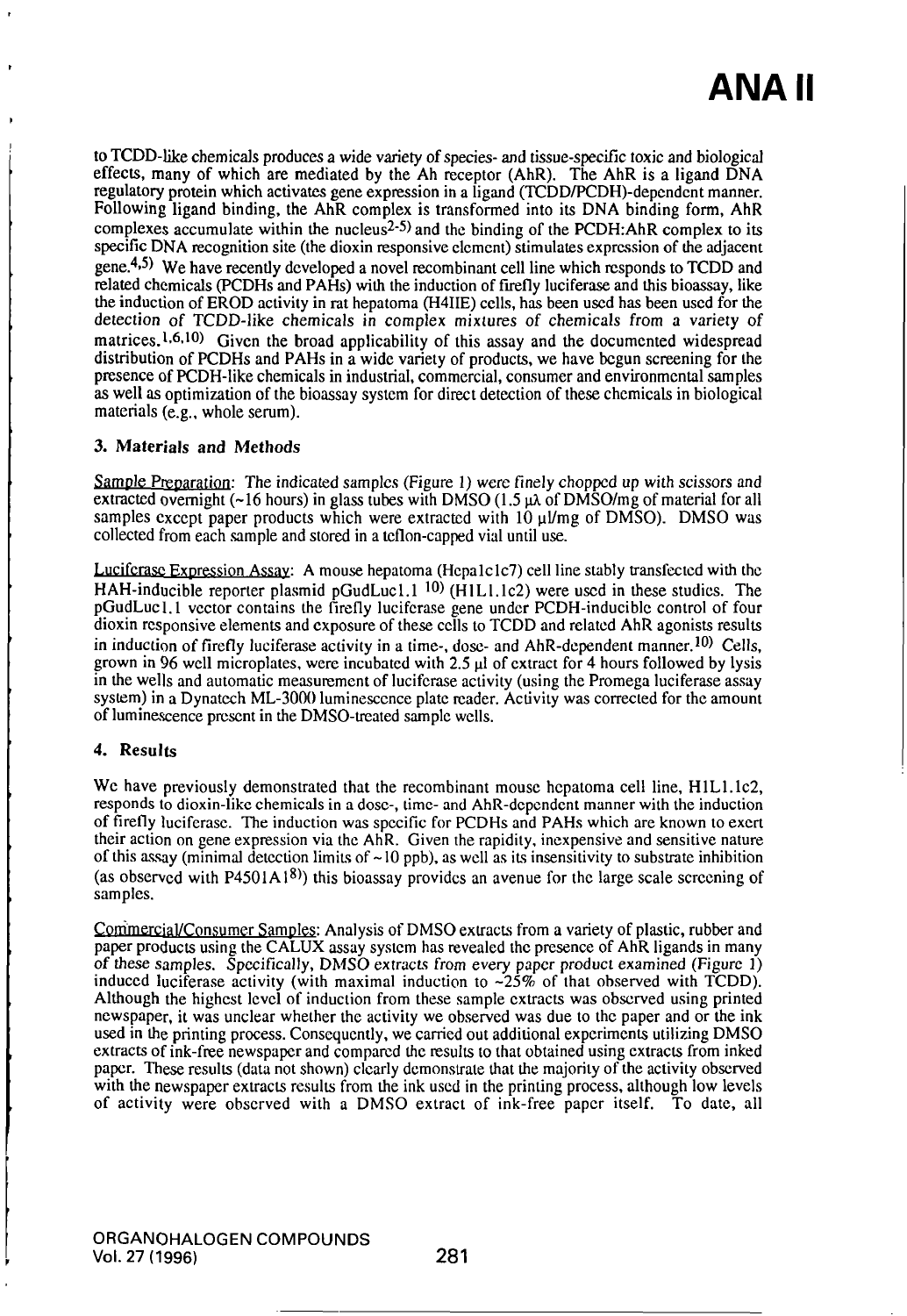## **ANA II**

 $\overline{1}$ 



Figure 1. Induction of luciferase activity by DMSO extracts of the indicated products. H1L1.1c2 cells grown in 96 well microplates were incubated with an aliquot of a DMSO extract of the indicated products for 4 hours followed by measurement of luciferase activity. Values represent the mean  $\pm$  SD of at least three determinations and were corrected for background luminescence observed with DMSO alone.

DMSO extracts of paper products we have examined have resulted in a positive CALUX response, although the magnitude of the signal was varied. We have also screened and observed the presence of CALUX-positive chemicals in a variety of rubber and plastic products, including: rubber stoppers and O-rings, sneaker soles, a variety of rubber/silicone tubing, PVC pipe, rubber bands, baby pacifiers and nipples and other products. It should be noted that although this assay can be used to detect TCDD and related PCDHs it also can detect a variety of less/non-toxic PAHs as well. Thus, the identification of a positive CALUX response from a given sample does not necessarily indicate the presence of TCDD or the more toxic PCDHs. In fact, several lines of evidence suggest that the majority of the CALUX positive samples actually are not due to dioxins themselves. Measurement of the dioxin-like activity of these extracts using an in vitro AhR ligand or DNA binding assay would indicate that these extracts should be significantly more active in the cell bioassay than they are. This decreased CALUX response is very likely the result of metabolism of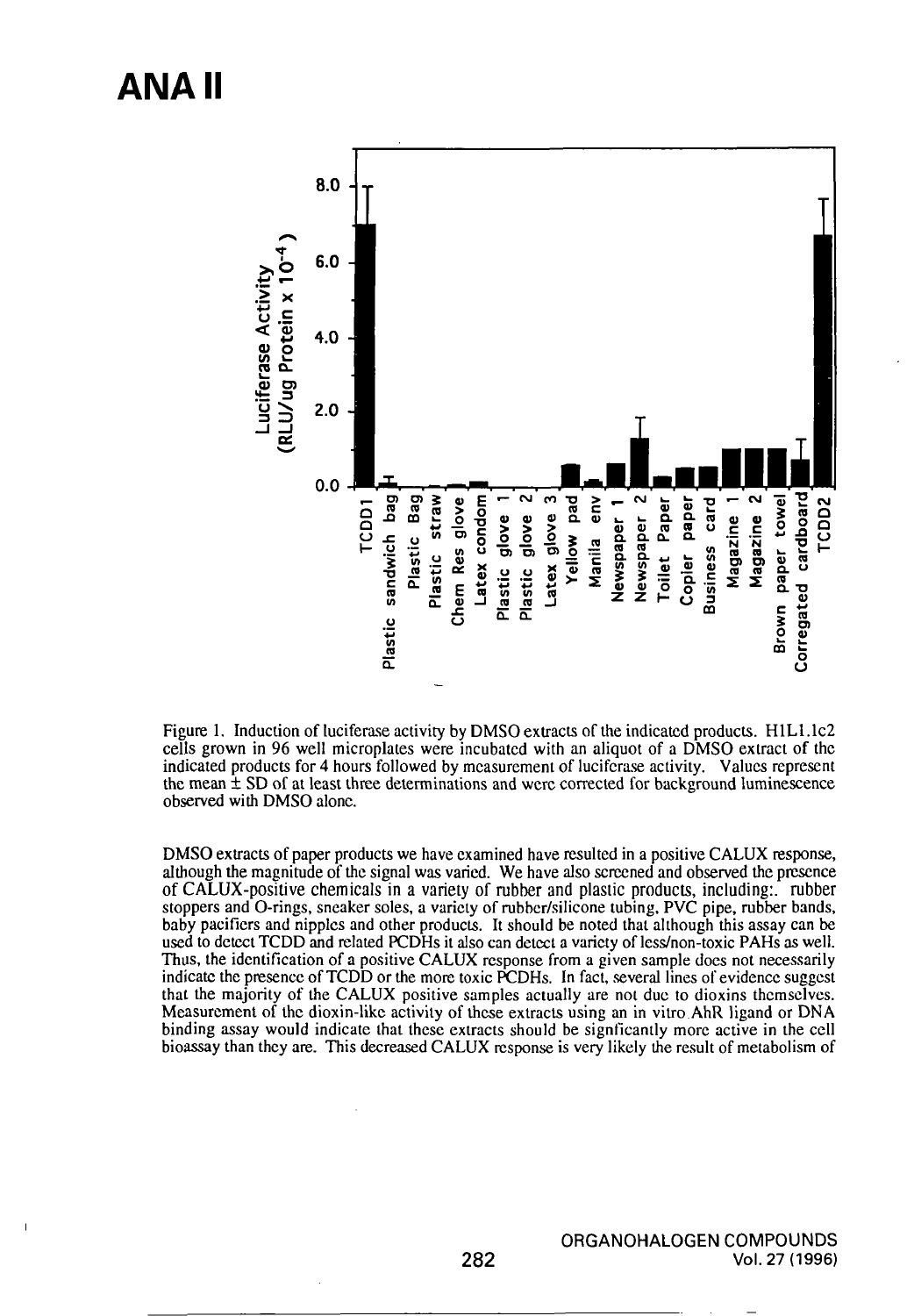# **ANA II**

the inducing chemicals by the degradation enzymes present in these cells, something that is more characteristic of PAHs inducers rather than most PCDHs. In addition, preliminary elisa assays using an antibody against TCDD (and which cross-reacts with other dioxins) would support these conclusions. Although the identity of the specific chemical(s) responsible for the positive CALUX signals currently remain to be determined as well as their toxicological and biological impact, our data demonstrate the widespread distribution of chemicals in everyday products that can specifically activate gene expression in an AhR-dependent manner. Experiments are in progress to identify the CLAUX positive chemicals in die most active samples.



Figure 3. Dose-dependent induction of luciferase activity in HlLl.lc2 cells by TCDD added to each well in DMSO or in whole serum. H1L1.1c2 cells were grown overnight in 96 well microplates followed by the addition of TCDD in DMSO (added to  $100 \mu$  of media present in each well) or by the addition of  $50 \mu$  of whole serum (containing the indictated TCDD concentration) to 50  $\mu$ l of media present in each well. Cells were incubated for 4 h at 37°C followed by analysis of luciferase activity as described in Figure 1. Values represent the mean  $\pm$  SD of at least three determinations.

Serum Bioassay: Measurement of TCDD-like chemicals in biological materials (particularly blood and serum) has required solvent extraction of the material, followed by concentration and subsequent analysis by biological/analytical methodologies. The availability of a bioassay which can directly detect and provide a relative measurement of TCDD-like chemicals in whole semm would be a significant advance relative to large scale screening of blood samples. The sensitivity of the CALUX bioassay, combined with our modification of the bioassay system which allows direct growth of cells and subsequent analysis of activity in 96 well microplates, provides an avenue to develop a rapid screening assay for small volumes of serum. Utilizing this system, we have now optimized the CALUX bioassay for direct measurement of TCDD-like chemicals present in small